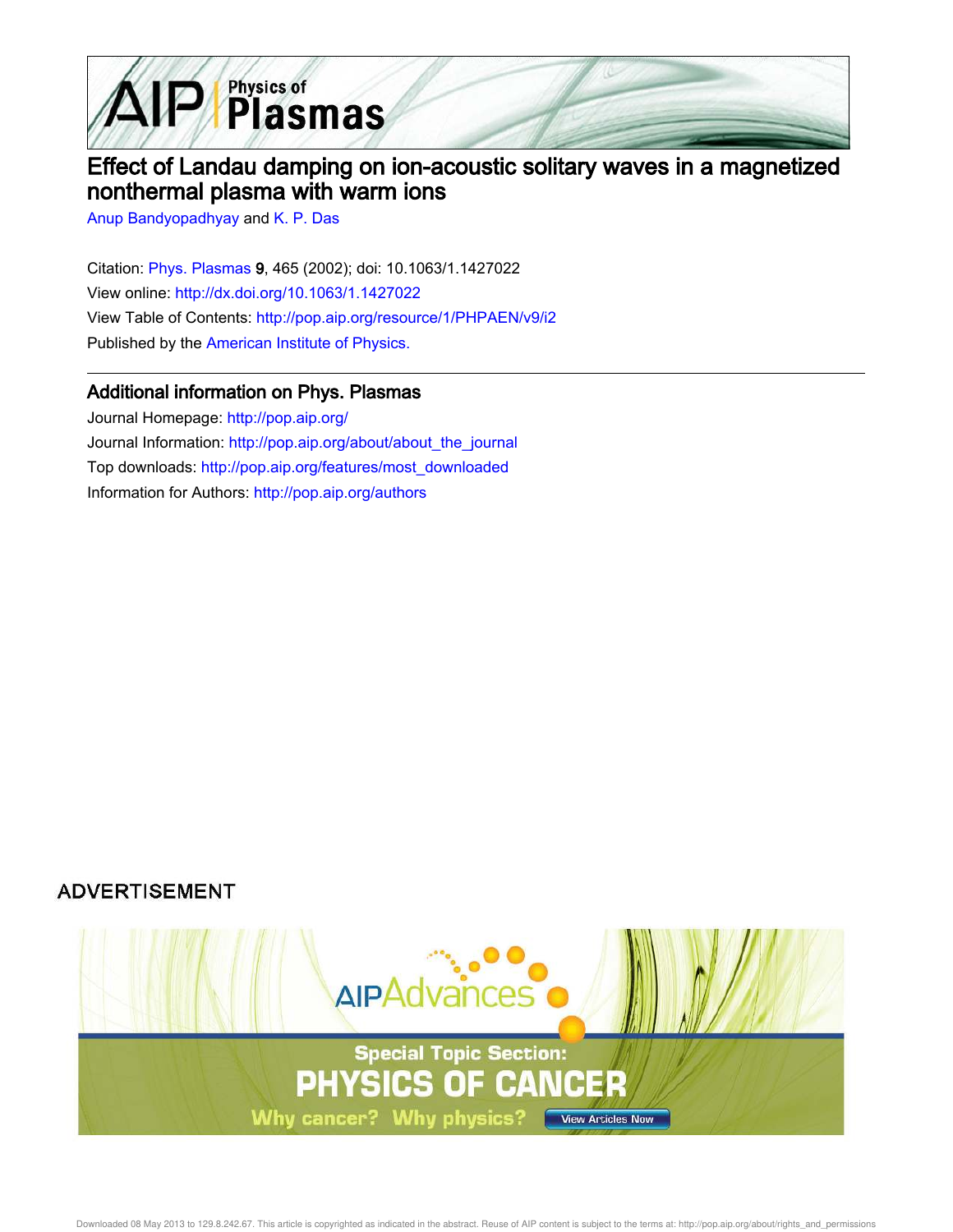## **Effect of Landau damping on ion-acoustic solitary waves in a magnetized nonthermal plasma with warm ions**

Anup Bandyopadhyay *Serampore College, Hooghly, West Bengal, India*

K. P. Das

*Department of Applied Mathematics, University of Calcutta, 92 Acharya Prafulla Chandra Road, Calcutta-700009, India*

(Received 24 July 2001; accepted 2 October 2001)

An evolution equation describing weakly nonlinear and weakly dispersive ion-acoustic waves in magnetized nonthermal plasma with warm ions, including the effect of Landau damping, has been derived. It is found that the coefficient of the nonlinear term of this equation vanishes along a particular curve in  $\beta\sigma$ -plane, where  $\beta$  is a parameter that determines the proportion of fast electrons and  $\sigma$  is the ratio of electron to ion temperature. In this case, the modified evolution equation has also been derived. The solitary wave solutions of these equations propagating obliquely to the external magnetic field have been obtained by the multiple time scale method. It has been found that in either case the amplitude of the solitary waves slowly decreases with time. © *2002 American Institute of Physics.* [DOI: 10.1063/1.1427022]

## **I. INTRODUCTION**

Motivated by observation of solitary structures with density depletion made by the Freja Satellite (Dovner *et al.*<sup>1</sup>), Cairns *et al.*<sup>2,3</sup> have shown that the presence of nonthermal electrons change the properties of ion-sound solitary waves, and solitons with both positive and negative density perturbation can exist. The effects of ion temperature, external static magnetic field and oblique propagation on the structure of these solitary waves have also been investigated by Cairns *et al.*<sup>4</sup> The same problem for cold ions was considered by Mamun and Cairns,<sup>5</sup> in which they have not only shown the existence of compressive and rarefactive solitons but also investigated their stabilities. Bandyopadhyay and Das<sup>6</sup> have extended this paper of Mamun and Cairns<sup>5</sup> in the following two directions: (i) Instead of considering the ions as cold, the ion temperature has been included and (ii) the case has been considered when the coefficient of the nonlinear term of the KdV–ZK (Korteweg–de Vries–Zakharav–Kuzentsov) equation derived in the first case vanishes. A factor *B* of the coefficient of the nonlinear term in the KdV–ZK equation considering ions as warm becomes a function of  $\beta$  and  $\sigma$ , where  $\beta$  is a parameter which determines the proportion of fast electrons and  $\sigma$  is the ratio of ion and electron temperature. This factor *B* becomes zero along a curve in the  $\beta\sigma$ plane. An MKdV-ZK (modified KdV-ZK) equation has been derived by Bandyopadhyay and Das<sup>6</sup> to investigate the nonlinear behavior of ion-acoustic wave for the values of the parameter  $\beta$  and  $\sigma$  lying on the curve along which  $B=0$ . Recently, Bandyopadhyay and  $Das<sup>7</sup>$  have derived a combined MKdV–KdV–ZK equation which remains valid at points near the curve along  $\beta\sigma$ -plane on which  $B=0$ . It has been found that this combined MKdV–KdV–ZK equation admits a double layer solution or solitary wave solution having a profile different from  $sech<sup>2</sup>$  or sech, propagating obliquely to the external magnetic field according to  $B^2$ 

 $112B'(\cos^2 \delta + D \sin^2 \delta) = 0$ , or  $>0$ , where *B*, *B'* are the coefficients (except for a common factor) of two nonlinear terms and *D* is the coefficient of the perpendicular dispersive term of the combined MKdV–KdV–ZK equation, and  $\delta$  is the angle made by the direction of propagation of the solitary structures with the external magnetic field.

In all the above-mentioned investigations for magnetized nonthermal plasma with warm ions, the problem ultimately has been reduced to either a KdV–ZK equation or an MKdV–ZK equation or a combined MKdV–KdV–ZK equation. All these equations include both nonlinearity and dispersion without explicit inclusion of Landau damping. In the present paper, we have considered the nonlinear behavior of ion-acoustic waves including the effect of Landau damping. It has been shown that the amplitude of the solitary wave is no longer a constant but decreases with time. In fact, the amplitude of the solitary wave is proportional to (1  $+\tau/\tau')^{-2}$  for KdV-solitons where  $\tau'$  is a constant depending on initial amplitude and direction of propagating of the solitary waves. For MKdV-solitons, the amplitude of the solitary wave decreases slowly with time as  $(1 + \tau/\tau')^{-1}$ where  $\tau'$  is a constant depending on initial amplitude and direction of propagating of the solitary waves.

#### **II. BASIC EQUATIONS**

We consider a fully ionized collisionless plasma consisting of nonthermal electrons and adiabatic warm ions immersed in a uniform external magnetic field  $\mathbf{B}_0 = B_0 \hat{z}$ . We assume that the characteristic frequency is much less than the ion cyclotron frequency and the particle pressure is much less than the magnetic pressure. The nonlinear behavior of ion-acoustic waves in this plasma may be described by the following set of fluid equations:<sup>4</sup>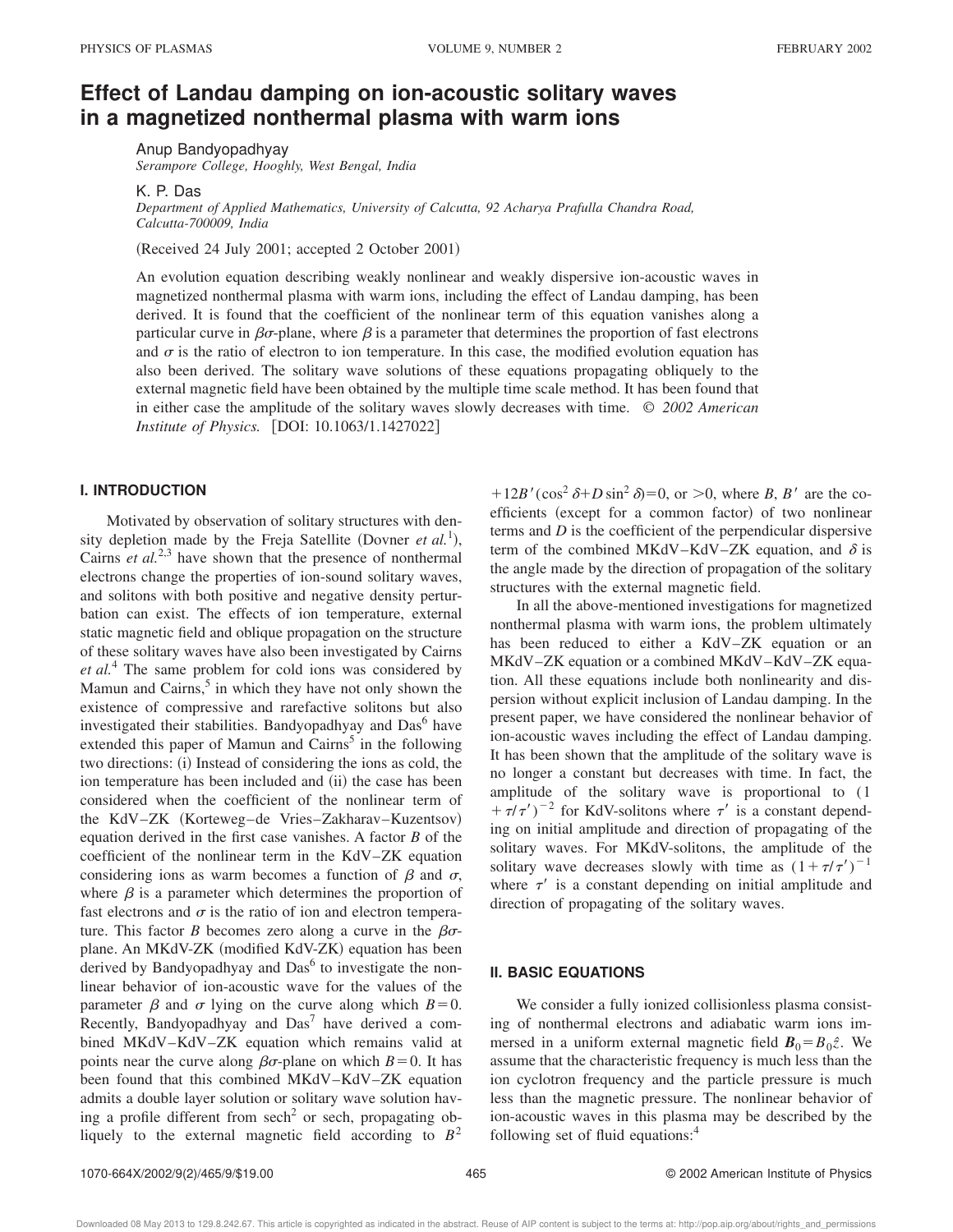$$
\frac{\partial n}{\partial t} + \nabla \cdot (n\mathbf{u}) = 0,\tag{1}
$$

$$
\frac{\partial u}{\partial t} + (u \cdot \nabla)u = -\nabla \varphi + \omega_c(u \times \hat{z}) - \frac{\sigma}{n} \nabla P, \qquad (2)
$$

$$
\nabla^2 \varphi = n_e - n,\tag{3}
$$

$$
P = n^{\gamma},\tag{4}
$$

where

$$
n_e = \int_{-\infty}^{\infty} f dv_{11},\tag{5}
$$

and the velocity distribution function of electrons  $(f)$  must satisfy the Vlasov–Boltzmann equation

$$
\sqrt{\frac{m_e}{m_i}\frac{\partial f}{\partial t}} + v_{11}\frac{\partial f}{\partial z} + \frac{\partial \varphi}{\partial z}\frac{\partial f}{\partial v_{11}} = 0.
$$
 (6)

In the above equations *n*,  $n_e$ ,  $\boldsymbol{u}$ ,  $P$ ,  $\varphi$ ,  $(x, y, z)$  and *t* are, respectively, the ion number density, electron number density, ion fluid velocity, ion pressure, electrostatic potential, spatial coordinates and time, and they have been normalized, respectively, by  $n_0$  (unperturbed ion number density),  $n_0$ ,  $c_s = (K_B T_e / m_i)^{1/2}$  (ion-acoustic speed),  $n_0 K_B T_i$ ,  $K_B T_e / e$ ,  $\lambda_D = [K_B T_e / (4 \pi n_0 e^2)]^{1/2}$  (Debye length),  $\omega_P^{-1}$  (ion plasma period), where  $\sigma = T_i / T_e$ ,  $\omega_c$  is the ion-cyclotron frequency normalized by  $\omega_p = (4 \pi n_0 e^2/m_i)^{1/2}$  and  $\gamma (= 5/3)$  is the ratio of two specific heates. Here  $K_B$  is the Boltzmann's constant,  $T_e$ ,  $T_i$  are, respectively, the electron and ion temperatures,  $m_e$  and  $m_i$  are, respectively, the mass of an electron and an ion,  $e$  is the electronic charge,  $v_{11}$  is the velocity of electrons in phase space normalized to  $v_e = (K_B T_e / m_e)^{1/2}$ .

Since the electrons are assumed to be nonthermally distributed, their unperturbed velocity distribution function can be taken  $as^{2-8}$ 

$$
f_0(v_{11}) = \frac{1}{\sqrt{2\pi}(1+3\alpha)} \left[1 + \alpha v_{11}^4\right] \exp\left(-\frac{1}{2}v_{11}^2\right). \tag{7}
$$

As in the present paper our main interest is to introduce the Landau damping effect on an ion-acoustic wave in a magnetized plasma including weak nonlinearity and weak dispersion, we follow the method of Ott and Sudan<sup>9</sup> and, therefore, we replace  $(m_e/m_i)^{1/2}$  by  $(m_e/m_i)^{1/2}\varepsilon$ , where  $\varepsilon$  is a small parameter, and write Eq.  $(6)$  as follows:

$$
\alpha_1 \varepsilon \frac{\partial f}{\partial t} + v_{11} \frac{\partial f}{\partial z} + \frac{\partial \varphi}{\partial z} \frac{\partial f}{\partial v_{11}} = 0, \tag{8}
$$

where  $\alpha_1 = (m_e/m_i)^{1/2}$ .

Again using Eq.  $(4)$ , Eq.  $(2)$  can be written as follows:

$$
\frac{\partial u}{\partial t} + (u \cdot \nabla)u = -\nabla \varphi + \omega_c(u \times \hat{z}) - \frac{5}{3} \sigma n^{-1/3} \nabla n.
$$
 (9)

Therefore, Eqs.  $(1)$ ,  $(9)$ ,  $(3)$ ,  $(5)$ , and  $(8)$  are our basic equations.

### **III. DERIVATION OF MACROSCOPIC EQUATION**

In order to derive the long time evolution of a long wave length nonlinear ion-acoustic wave in a magnetized nonthermal collissionless plasma with warm ions, we make the following stretching of coordinates and time:

$$
\xi = \varepsilon^{1/2} x, \quad \eta = \varepsilon^{1/2} y, \quad \zeta = \varepsilon^{1/2} (z - Vt), \quad \tau = \varepsilon^{3/2}, \tag{10}
$$

where  $V$  is a constant and  $\varepsilon$  is a small parameter, which is a measure of weakness of dispersion.

With the stretching given by  $(10)$  the governing equations  $(1)$ ,  $(9)$ ,  $(3)$ ,  $(5)$ , and  $(8)$  become as follows:

$$
-V\varepsilon^{1/2}\frac{\partial n}{\partial \zeta} + \varepsilon^{3/2}\frac{\partial n}{\partial \tau} + \varepsilon^{1/2}\nabla_{\xi} \cdot (n\mathbf{u}) = 0,\tag{11}
$$

$$
-V\varepsilon^{1/2}\frac{\partial u}{\partial \zeta} + \varepsilon^{3/2}\frac{\partial u}{\partial \tau} + \varepsilon^{1/2}(u \cdot \nabla_{\xi})u
$$
  
=  $-\varepsilon^{1/2}\nabla_{\xi}\varphi + \omega_{c}(u \times \hat{z}) - \frac{5}{3}\varepsilon^{1/2}\sigma n^{-1/3}\nabla_{\xi}n,$  (12)

$$
\varepsilon \nabla_{\xi}^{2} \varphi = n_{e} - n, \tag{13}
$$

$$
n_e = \int_{-\infty}^{\infty} f dv_{11},\tag{14}
$$

$$
-V\alpha_1 \varepsilon^{3/2} \frac{\partial f}{\partial \zeta} + \alpha_1 \varepsilon^{5/2} \frac{\partial f}{\partial \tau} + \varepsilon^{1/2} v_{11} \frac{\partial f}{\partial \zeta} + \varepsilon^{1/2} \frac{\partial \varphi}{\partial \zeta} \frac{\partial f}{\partial v_{11}} = 0,
$$
\n(15)

where

$$
\nabla_{\xi} = \hat{x}\frac{\partial}{\partial \xi} + \hat{y}\frac{\partial}{\partial \eta} + \hat{z}\frac{\partial}{\partial \zeta}.
$$

We now make the following perturbation expansion of the dependent variables:

$$
n = 1 + \varepsilon n^{(1)} + \varepsilon^2 n^{(2)} + \cdots,
$$
  
\n
$$
n_e = 1 + \varepsilon n_e^{(1)} + \varepsilon^2 n_e^{(2)} + \cdots,
$$
  
\n
$$
\varphi = \varepsilon \varphi^{(1)} + \varepsilon^2 \varphi^{(2)} + \cdots,
$$
  
\n
$$
w = \varepsilon w^{(1)} + \varepsilon^2 w^{(2)} + \cdots,
$$
  
\n
$$
u = \varepsilon^{3/2} u^{(1)} + \varepsilon^2 u^{(2)} + \cdots,
$$
  
\n
$$
v = \varepsilon^{3/2} v^{(1)} + \varepsilon^2 v^{(2)} + \cdots,
$$
  
\n
$$
f = f_0 + \varepsilon f^{(1)} + \varepsilon^2 f^{(2)} + \cdots,
$$

where  $\mathbf{u}=(u,v,w)$ .

Substituting the expressions  $(16)$  in Eqs.  $(11)–(15)$  and then equating different powers of  $\varepsilon$  on both sides of these equations, we get a sequence of equations.

From the lowest order equations obtained from  $(11)$ –  $(14)$  we get

$$
n^{(1)} = (V^2 - \frac{5}{3}\sigma)^{-1} \varphi^{(1)}, \quad w^{(1)} = V(V^2 - \frac{5}{3}\sigma)^{-1} \varphi^{(1)},
$$

$$
u^{(1)} = -\frac{V^2}{\omega_c} \left(V^2 - \frac{5}{3}\sigma\right)^{-1} \frac{\partial \varphi^{(1)}}{\partial \eta},
$$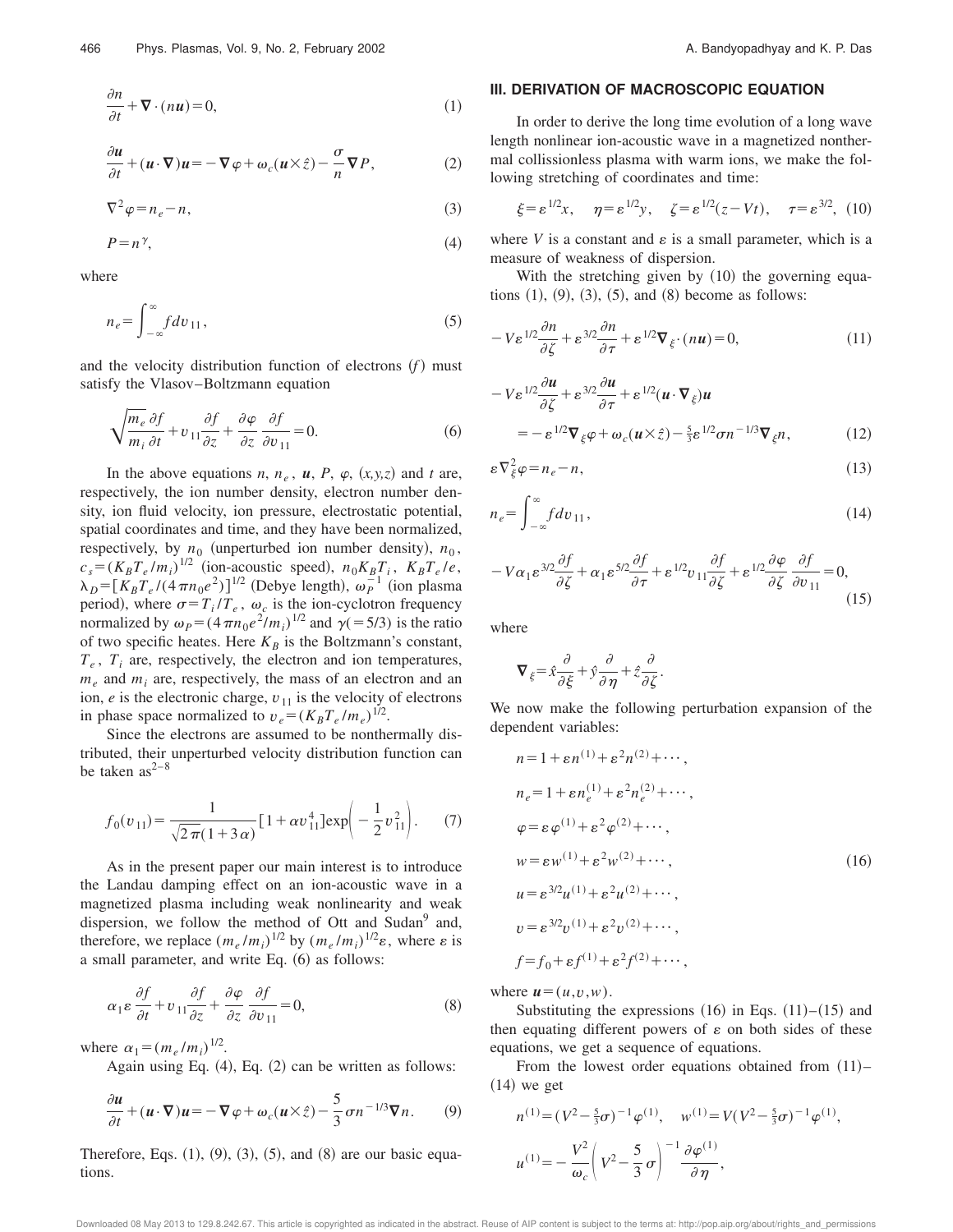Phys. Plasmas, Vol. 9, No. 2, February 2002 **Effect of Landau damping on ion-acoustic solitary waves...** 467

$$
37^{\circ}
$$

$$
v^{(1)} = \frac{V^2}{\omega_c} \left( V^2 - \frac{5}{3} \sigma \right)^{-1} \frac{\partial \varphi^{(1)}}{\partial \xi},
$$
  
\n
$$
n_e^{(1)} = n^{(1)}, \quad n_e^{(1)} = \int_{-\infty}^{\infty} f^{(1)} dv_{11}.
$$
\n(17)

Equation (15) at the order  $\varepsilon^{3/2}$  gives

$$
v_{11}\frac{\partial f^{(1)}}{\partial \zeta} + \frac{\partial \varphi^{(1)}}{\partial \zeta}\frac{\partial f_0}{\partial v_{11}} = 0.
$$
 (18)

As this equation does not have a unique solution, we include, following Ott and Sudan,<sup>9</sup> an extra higher order term  $\varepsilon^{7/2} \alpha_1(\partial f^{(1)}/\partial \tau)$  originating from the term  $\varepsilon^{5/2} \alpha_1(\partial f / \partial \tau)$  of Eq.  $(15)$  and write this equation as

$$
\alpha_1 \varepsilon^2 \frac{\partial f_\varepsilon^{(1)}}{\partial \tau} + v_{11} \frac{\partial f_\varepsilon^{(1)}}{\partial \zeta} + \frac{\partial f_0}{\partial v_{11}} \frac{\partial \varphi^{(1)}}{\partial \zeta} = 0.
$$
 (19)

Then  $f^{(1)}$  is obtained from the unique solution of Eq. (19) by the relation

$$
f^{(1)} = \lim_{\varepsilon \to 0+} f^{(1)}_{\varepsilon}.
$$
 (20)

Assuming  $\tau$ -dependence of  $f_{\varepsilon}^{(1)}$  and  $\varphi^{(1)}$  to be of the form  $\exp(i\omega\tau)$ , Eq. (19) can be written as

$$
i\alpha_1 \omega \varepsilon^2 f_{\varepsilon}^{(1)} + v_{11} \frac{\partial f_{\varepsilon}^{(1)}}{\partial \zeta} + \frac{\partial f_0}{\partial v_{11}} \frac{\partial \varphi^{(1)}}{\partial \zeta} = 0.
$$
 (21)

Now taking Fourier transform of this equation with respect to the variable  $\zeta$  according to the definition

$$
\hat{g} = \frac{1}{\sqrt{2\pi}} \int_{-\infty}^{\infty} g(\zeta) e^{-ik\zeta} d\zeta,
$$
\n(22)

and following Landau prescription to resolve the singularities involved, the solution of Eq.  $(19)$  is obtained as

$$
\hat{f}_{\varepsilon}^{(1)} = -P \frac{k \frac{\partial f_0}{\partial v_{11}}}{kv_{11} + \alpha_1 \omega \varepsilon^2} \hat{\varphi}^{(1)} \n- i \pi k \hat{\varphi}^{(1)} \frac{\partial f_0}{\partial v_{11}} \delta (k v_{11} + \alpha_1 \omega \varepsilon^2).
$$
\n(23)

From this equation proceeding to the limit  $\varepsilon \rightarrow 0$  and then taking Fourier inversion we get the following, where we use the relations  $xP(1/x)=1$  and  $x\delta(x)=0$ :

$$
f^{(1)} = -2 \frac{\partial f_0}{\partial v_{11}^2} \varphi^{(1)}.
$$
 (24)

Substituting  $(24)$  in the last equation of  $(17)$  and then performing integration we get

$$
n_e^{(1)} = (1 - \beta)\varphi^{(1)},\tag{25}
$$

where

$$
\beta = \frac{4\alpha}{1+3\alpha}.\tag{26}
$$

Equation  $(25)$  and the first equation of  $(17)$  give the linear dispersion relation determining *V*

 $(1-\beta)\left(v^2-\frac{5\sigma}{3}\right)$  $\left(\frac{3}{3}\right) = 1,$  (27)

which is same as Eq.  $(12)$  of Bandyopadhyay and Das.<sup>6</sup>

From the *x* and *y* component of Eq.  $(12)$  both at the order  $\varepsilon^2$ , we can deduce the following by the use of the relation  $(17):$ 

$$
\frac{\partial u^{(2)}}{\partial \xi} + \frac{\partial v^{(2)}}{\partial \eta} = \frac{V^3}{\omega_c^2} \left( V^2 - \frac{5\,\sigma}{3} \right)^{-1} \frac{\partial}{\partial \zeta} \left( \frac{\partial^2 \varphi^{(1)}}{\partial \xi^2} + \frac{\partial^2 \varphi^{(1)}}{\partial \eta^2} \right). \tag{28}
$$

Equation (13) at the order  $\varepsilon^2$  gives

$$
n_e^{(2)} - n^{(2)} = \frac{\partial^2 \varphi^{(1)}}{\partial \xi^2} + \frac{\partial^2 \varphi^{(1)}}{\partial \eta^2} + \frac{\partial^2 \varphi^{(1)}}{\partial \zeta^2}.
$$
 (29)

Solving Eq.  $(11)$  and the *z*-component of Eq.  $(12)$ , both at the order  $\varepsilon^{5/2}$ , for  $\partial n^{(2)}/\partial \zeta$  in terms of  $\varphi^{(2)}$  and the firstorder perturbed quantities, we get the following equation:

$$
\frac{\partial n^{(2)}}{\partial \zeta} = \left(V^2 - \frac{5}{3}\sigma\right)^{-1} \left[\frac{\partial \varphi^{(2)}}{\partial \zeta} + 2V\left(V^2 - \frac{5\sigma}{3}\right)^{-1} \frac{\partial \varphi^{(1)}}{\partial \tau} + \frac{V^4}{\omega_c^2} \left(V^2 - \frac{5\sigma}{3}\right)^{-1} \frac{\partial}{\partial \zeta} \left(\frac{\partial^2 \varphi^{(1)}}{\partial \xi^2} + \frac{\partial^2 \varphi^{(1)}}{\partial \eta^2}\right) + \left(3V^2 - \frac{5\sigma}{9}\right) \left(V^2 - \frac{5\sigma}{3}\right)^{-1} \varphi^{(1)} \frac{\partial \varphi^{(1)}}{\partial \zeta},\tag{30}
$$

in which use has been made of Eq.  $(17)$ .

Equation (15) at the order  $\varepsilon^{5/2}$  is the following, in which as in the lowest order case an extra higher order term  $\varepsilon^{9/2} \alpha_1(\partial f^{(2)}/\partial \tau)$  has been included and  $f^{(2)}$  has been replaced by  $f_{\varepsilon}^{(2)}$ . Also we have substituted for  $f^{(1)}$  the expression given by  $(24)$ .

$$
\alpha_1 \varepsilon^2 \frac{\partial f_{\varepsilon}^{(2)}}{\partial \tau} + v_{11} \frac{\partial f_{\varepsilon}^{(2)}}{\partial \zeta} + \frac{\partial f_0}{\partial v_{11}} \frac{\partial \varphi^{(2)}}{\partial \zeta}
$$
  
= 
$$
-2V \alpha_1 \frac{\partial f_0}{\partial v_{11}^2} \frac{\partial \varphi^{(1)}}{\partial \zeta} + 4v_{11} \frac{\partial^2 f_0}{\partial (v_{11}^2)^2} \varphi^{(1)} \frac{\partial \varphi^{(1)}}{\partial \zeta}.
$$
 (31)

As in the lowest order case,  $f^{(2)}$  can be obtained from the unique solution of Eq.  $(31)$  by the following relation:

$$
f^{(2)} = \lim_{\varepsilon \to 0+} f^{(2)}_{\varepsilon}.
$$
 (32)

As in the first order case, assuming  $\tau$ -dependence to be of the form  $\exp(i\omega\tau)$  and taking Fourier transforms with respect to  $\zeta$ , we get an expression for  $\hat{f}_{\varepsilon}^{(2)}$  from (31). Now following Landau prescription to remove singularities involved and finally proceeding to the limit  $\varepsilon \rightarrow 0^+$  we get the following expression for  $\hat{f}^{(2)}$ :

$$
\hat{f}^{(2)} = -2 \frac{\partial f_0}{\partial v_{11}^2} \hat{\varphi}^{(2)} + 2 i V \alpha_1 \left[ \frac{\partial f_0}{\partial v_{11}^2} P \left( \frac{1}{k v_{11}} \right) + i \pi \frac{\partial f_0}{\partial v_{11}^2} \delta(k v_{11}) \right] \hat{c}_2 - \frac{4 i}{k} \frac{\partial^2 f_0}{\partial (v_{11}^2)^2} \hat{d}_2, \tag{33}
$$

where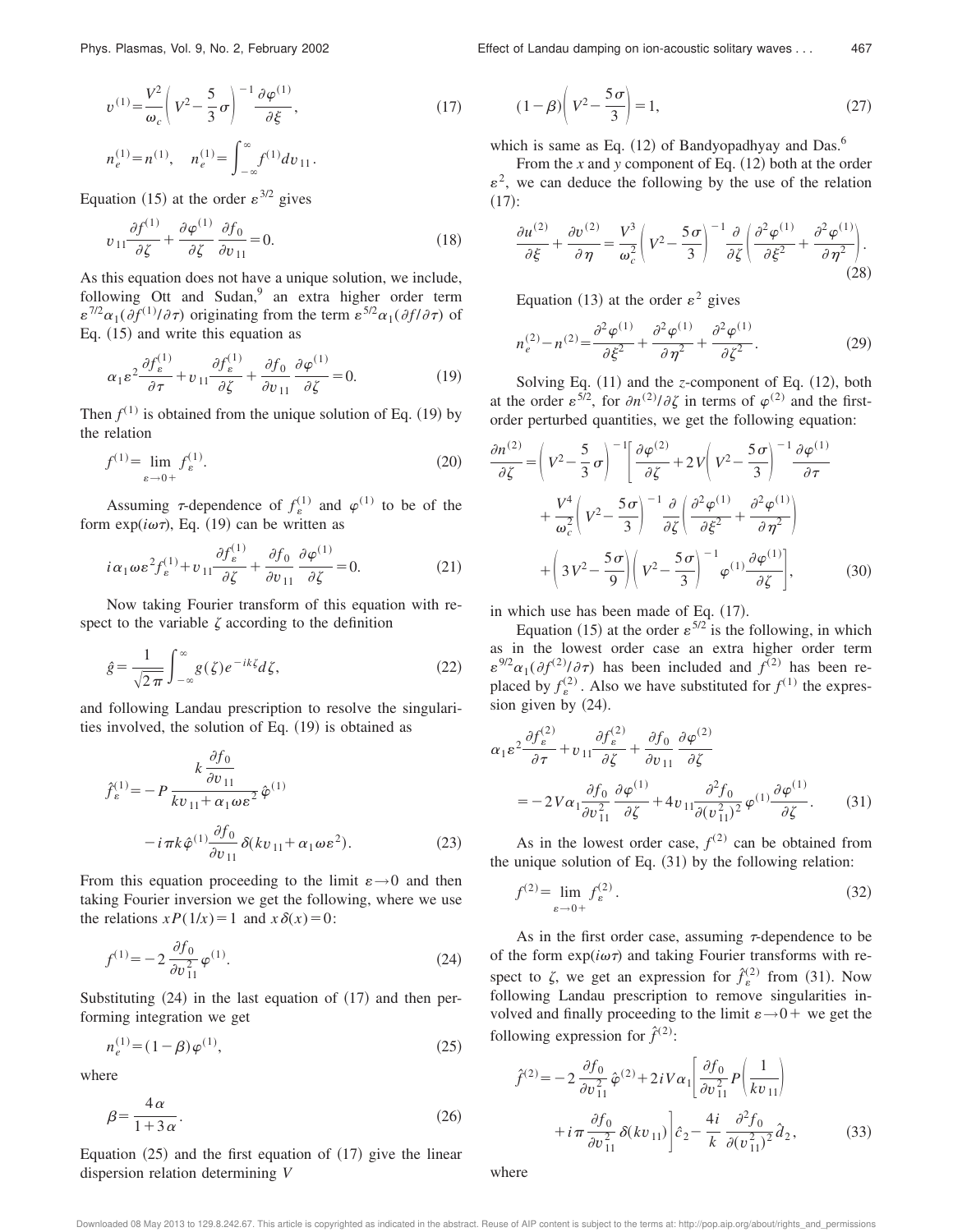$$
c_2 = \frac{\partial \varphi^{(1)}}{\partial \zeta}, \quad d_2 = \varphi^{(1)} \frac{\partial \varphi^{(1)}}{\partial \zeta}.
$$

Integrating Eq.  $(33)$  over the entire range of  $v_{11}$  (i.e., from  $-\infty$  to  $+\infty$ ), and using the equation

$$
n_e^{(2)} = \int_{-\infty}^{\infty} f^{(2)} dv_{11},
$$
\n(34)

obtained from Eq. (14) at the order  $\varepsilon^2$  we get the following equation:

$$
ik[\hat{n}_e^{(2)} - (1 - \beta)\hat{\varphi}^{(2)}]
$$
  
=  $-\frac{1}{4}iV\alpha_1(4 - 3\beta)\sqrt{\frac{\pi}{2}}sgn(k)\hat{c}_2 + \hat{d}_2,$  (35)

in which we have used the relation  $k\delta(kv_{11}) = sgn(k)\delta(v_{11})$ to simplify the equation.

Taking Fourier inversion of the above equation we get the following equation:

$$
\frac{\partial n_e^{(2)}}{\partial \zeta} = (1 - \beta) \frac{\partial \varphi^{(2)}}{\partial \zeta} + \varphi^{(1)} \frac{\partial \varphi^{(1)}}{\partial \zeta}
$$

$$
- \frac{1}{4\sqrt{2\pi}} V \alpha_1 (4 - 3\beta) P \int_{-\infty}^{\infty} \frac{\partial \varphi^{(1)}}{\partial \zeta'} \frac{d\zeta'}{\zeta - \zeta'} . \quad (36)
$$

Eliminating  $\partial n^{(2)}/\partial \zeta$  and  $\partial n_e^{(2)}/\partial \zeta$  from Eqs. (30) and  $(36)$  with the help of Eq.  $(29)$ , we get the following equation for  $\varphi^{(1)}$ , in which the linear dispersion relation (27) has been used to eliminate the term containing  $\partial \varphi^{(2)}/\partial \zeta$ .

$$
\frac{\partial \varphi^{(1)}}{\partial \tau} + AB \varphi^{(1)} \frac{\partial \varphi^{(1)}}{\partial \zeta} + \frac{1}{2} A \frac{\partial^3 \varphi^{(1)}}{\partial \zeta^3} + \frac{1}{2} AD \frac{\partial}{\partial \zeta} \times \left( \frac{\partial^2 \varphi^{(1)}}{\partial \xi^2} + \frac{\partial^2 \varphi^{(1)}}{\partial \eta^2} \right) + \frac{1}{2} AE \alpha_1 P \int_{-\infty}^{\infty} \frac{\partial \varphi^{(1)}}{\partial \zeta'} \frac{d \zeta'}{\zeta - \zeta'} = 0,
$$
\n(37)

where

$$
A = [V(1 - \beta)^{2}]^{-1},
$$
  
\n
$$
B = \frac{1}{2} \left[ (1 - \beta)^{3} \left( 3V^{2} - \frac{5\sigma}{9} \right) - 1 \right],
$$
  
\n
$$
D = 1 + \frac{V^{4}(1 - \beta)^{2}}{\omega_{c}^{2}},
$$
  
\n
$$
E = \frac{V}{4\sqrt{2\pi}} (4 - 3\beta).
$$
\n(38)

Equation  $(37)$  is the evolution equation describing the weakly nonlinear and weakly dispersive ion-acoustic wave in a magnetized nonthermal plasma including the effect of Landau damping.

Now if we neglect the electron to ion mass ratio, i.e., if we set  $\alpha_1=0$  then Eq. (37) reduces to the KdV–ZK equation  $(10)$  of Bandyopadhyay and Das.<sup>6</sup> From Eq.  $(37)$  we see that the nonlinearity of the ion-acoustic waves is only due to the second term of  $(37)$ . When  $B=0$ , it is not possible to discuss the nonlinear behavior of ion-acoustic wave including the



FIG. 1.  $\sigma$  is plotted against  $\beta$  when  $B=0$ .

effect of Landau damping with the help of Eq.  $(37)$ . Figure 1 shows the variation of  $\sigma$  with  $\beta$  when  $B=0$ . In the next section, we shall derive the modified macroscopic evolution equation to discuss the nonlinearity of ion-acoustic wave with an explicit inclusion of Landau damping when  $B=0$ .

### **IV. DERIVATION OF MODIFIED EVOLUTION EQUATION FOR**  $B=0$

When  $B=0$ , we take the same stretching of space coordinates and time as given by Eq.  $(10)$  and consequently Eqs.  $(11)–(15)$  remain unchanged. But in this case, we take the following perturbation expansion of the field quantities to make a balance between nonlinear and dispersive terms:<sup>10</sup>

$$
n = 1 + \varepsilon^{1/2} n^{(1)} + \varepsilon n^{(2)} + \varepsilon^{3/2} n^{(3)} + \cdots,
$$
  
\n
$$
n_e = 1 + \varepsilon^{1/2} n_e^{(1)} + \varepsilon n_e^{(2)} + \varepsilon^{3/2} n_e^{(3)} + \cdots,
$$
  
\n
$$
\varphi = \varepsilon^{1/2} \varphi^{(1)} + \varepsilon \varphi^{(2)} + \varepsilon^{3/2} \varphi^{(3)} + \cdots,
$$
  
\n
$$
w = \varepsilon^{1/2} w^{(1)} + \varepsilon w^{(2)} + \varepsilon^{3/2} w^{(3)} + \cdots,
$$
  
\n
$$
u = \varepsilon u^{(1)} + \varepsilon^{3/2} u^{(2)} + \varepsilon^2 u^{(3)} + \cdots,
$$
  
\n
$$
v = \varepsilon v^{(1)} + \varepsilon^{3/2} v^{(2)} + \varepsilon^2 v^{(3)} + \cdots,
$$
  
\n
$$
f = f_0 + \varepsilon^{1/2} f^{(1)} + \varepsilon^{3/2} f^{(3)} + \cdots.
$$
  
\n(39)

Substituting the perturbation expansion  $(39)$  into Eqs.  $(11)–(15)$  and then equating the coefficient of different powers of  $\varepsilon$  on both sides of each equation, we get a sequence of equations for the perturbed quantities. The lowest order analysis remains unchanged as in Sec. III and so we can frequently use Eqs.  $(17)$ ,  $(24)–(27)$ .

In the next order, i.e., at the order  $\varepsilon^{3/2}$ , solving the ion continuity equation and the *z*-component of ion fluid equation of motion for  $n^{(2)}$  and  $w^{(2)}$  in terms of  $\varphi^{(2)}$  and  $\varphi^{(1)}$ , we get the following equations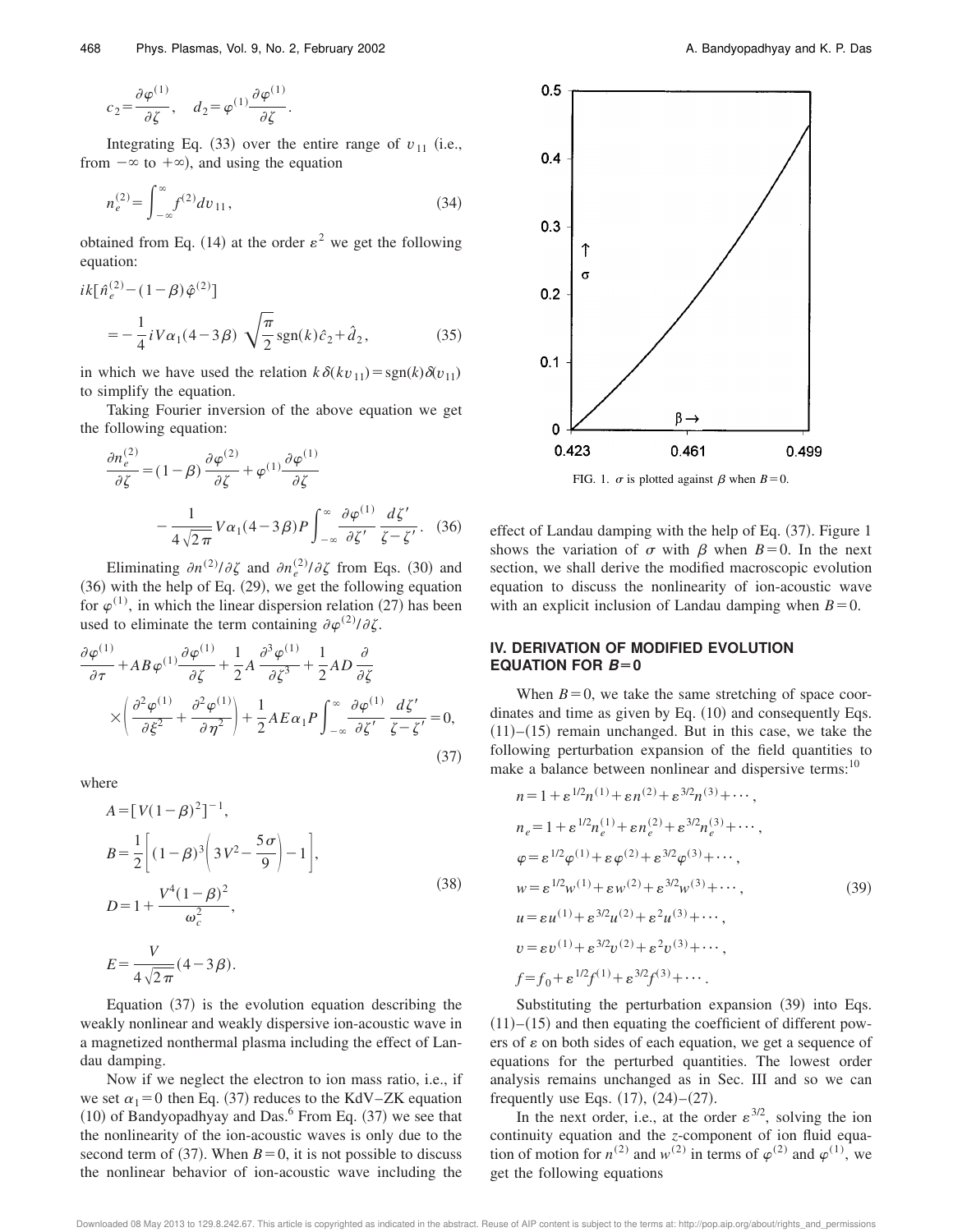$$
n^{(2)} = (1 - \beta) \varphi^{(2)} + \frac{1}{2} (1 - \beta)^3 (3 V^2 - \frac{5}{9} \sigma) [\varphi^{(1)}]^2,
$$
  
\n
$$
w^{(2)} = V(1 - \beta) \varphi^{(2)} + \frac{1}{2} (1 - \beta)^2 \{ (1 - \beta) (3 V^2 - \frac{5}{9} \sigma) - 2 \} [\varphi^{(1)}]^2.
$$
\n(40)

From the *x* and *y* component of ion fluid equation of motion at the order  $\varepsilon^{3/2}$ , we get the following equation:

$$
\frac{\partial u^{(2)}}{\partial \xi} + \frac{\partial v^{(2)}}{\partial \eta} = \frac{V^3}{\omega_c^2} \frac{\partial}{\partial \zeta} \left( \frac{\partial^2 \varphi^{(1)}}{\partial \xi^2} + \frac{\partial^2 \varphi^{(1)}}{\partial \eta^2} \right). \tag{41}
$$

Equation (15) at the order  $\varepsilon^{3/2}$  is the following, in which as mentioned in the previous section an extra time derivative term  $\varepsilon^{7/2} \alpha_1(\partial f^{(2)}/\partial \tau)$  has been included and  $f^{(2)}$  has been replaced by  $f_{\varepsilon}^{(2)}$ . Also we have substituted for  $f^{(1)}$  the expression given by  $(24)$ .

$$
\alpha_1 \varepsilon^2 \frac{\partial f_{\varepsilon}^{(2)}}{\partial \tau} + v_{11} \frac{\partial f_{\varepsilon}^{(2)}}{\partial \zeta} + \frac{\partial f_0}{\partial v_{11}} \frac{\partial \varphi^{(2)}}{\partial \zeta}
$$
  
= 
$$
2v_{11} \frac{\partial^2 f_0}{\partial (v_{11}^2)^2} \frac{\partial}{\partial \zeta} (\varphi^{(1)})^2.
$$
 (42)

Now  $f^{(2)}$  can be obtained uniquely from the solution of Eq.  $(42)$  by the following relation:

$$
f^{(2)} = \lim_{\varepsilon \to 0+} f^{(2)}_{\varepsilon}.
$$
 (43)

Assuming  $\tau$ -dependence to be of the form  $\exp(i\omega\tau)$ , taking Fourier transform with respect to  $\zeta$ , following Landau prescription to remove the singularities involved and finally proceeding to the limit  $\varepsilon \rightarrow 0^+$ , we get according to (43) the following expression for  $\hat{f}^{(2)}$ :

$$
\hat{f}^{(2)} = -2 \frac{\partial f_0}{\partial v_{11}^2} \hat{\varphi}^{(2)} + 2 \frac{\partial^2 f_0}{\partial (v_{11}^2)^2} \hat{d}_3,
$$
\n(44)

in which we have used the results  $x \delta(x) = 0$  and  $xP(1/x)$  $=1$  to simplify the above equation and we have used the following notation for  $\lbrack \varphi^{(1)} \rbrack^2$ :

$$
d_3 = \left[\varphi^{(1)}\right]^2,\tag{45}
$$

Taking Fourier inversion of Eq.  $(45)$ , we get

$$
f^{(2)} = -2 \frac{\partial f_0}{\partial v_{11}^2} \varphi^{(2)} + 2 \frac{\partial^2 f_0}{\partial (v_{11}^2)^2} d_3.
$$
 (46)

Now from Eqs.  $(13)$  and  $(14)$  at the order  $\varepsilon$ , we get

$$
-\int_{-\infty}^{\infty} f^{(2)} dv_{11} + n^{(2)} = 0.
$$
 (47)

Substituting the values of  $n^{(2)}$  and  $f^{(2)}$  as given in Eqs. (40) and  $(46)$ , respectively, we find that Eq.  $(47)$  is satisfied identically in view of the linear dispersion relation  $(27)$  and the critical condition  $B=0$ .

In the next order, i.e., at the order  $\varepsilon^2$ , solving the ion continuity equation and the *z* component of ion fluid equation of motion for  $\partial n^{(3)}/\partial \zeta$  to express it in terms of  $\varphi^{(3)}$ ,  $\varphi^{(2)}$ ,  $\varphi^{(1)}$ , we get following equation:

$$
\frac{\partial n^{(3)}}{\partial \zeta} = (1 - \beta) \frac{\partial \varphi^{(3)}}{\partial \zeta} + 2V(1 - \beta)^2 \frac{\partial \varphi^{(1)}}{\partial \tau} \n+ \frac{V^4}{\omega_c^2} (1 - \beta)^2 \frac{\partial}{\partial \zeta} \left( \frac{\partial^2 \varphi^{(1)}}{\partial \xi^2} + \frac{\partial^2 \varphi^{(1)}}{\partial \eta^2} \right) + (1 - \beta)^4 \n\times \left\{ \frac{10\sigma}{27} - 6V^2 + \frac{3}{2} (1 - \beta) \left( 3V^2 - \frac{5}{9} \sigma \right) \right\} \left[ \varphi^{(1)} \right]^2 \n\times \frac{\partial \varphi^{(1)}}{\partial \zeta} + (1 - \beta)^3 \left( 3V^2 - \frac{5}{9} \sigma \right) \frac{\partial}{\partial \zeta} (\varphi^{(1)} \varphi^{(2)}), \quad (48)
$$

where we have used Eqs.  $(17)$ ,  $(24)–(27)$ ,  $(40)$ , and  $(41)$  to simplify the above equation. Now Eqs.  $(13)$  and  $(14)$  at the order  $\varepsilon^{3/2}$  give the following equations:

$$
n_e^{(3)} - n^{(3)} = \frac{\partial^2 \varphi^{(1)}}{\partial \xi^2} + \frac{\partial^2 \varphi^{(1)}}{\partial \eta^2} + \frac{\partial^2 \varphi^{(1)}}{\partial \zeta^2},
$$
 (49)

$$
n_e^{(3)} = \int_{-\infty}^{\infty} f^{(3)} dv_{11}.
$$
 (50)

As in the lowest order case, Eq. (15) at the order  $\varepsilon^2$  is the following, in which an extra higher order term  $\epsilon^4 \alpha_1(\partial f^{(3)}/\partial \tau)$  has been included and  $f^{(3)}$  has been replaced by  $f_{\varepsilon}^{(3)}$ . Also, we have substituted the expression for  $f^{(1)}$  and  $f<sup>(2)</sup>$  as given by Eqs. (24) and (46), respectively.

$$
\varepsilon^{2} \alpha_{1} \frac{\partial f_{\varepsilon}^{(3)}}{\partial \tau} + v_{11} \frac{\partial f_{\varepsilon}^{(3)}}{\partial \zeta} + \frac{\partial f_{0}}{\partial v_{11}} \frac{\partial \varphi^{(3)}}{\partial \zeta}
$$
\n
$$
= -2V \alpha_{1} \frac{\partial f_{0}}{\partial v_{11}^{2}} x_{2} + 4v_{11} \frac{\partial^{2} f_{0}}{\partial (v_{11}^{2})^{2}} y_{2} - 4v_{11} \frac{\partial^{3} f_{0}}{\partial (v_{11}^{2})^{3}} z_{2},
$$
\n(51)

where

$$
x_2 = \frac{\partial \varphi^{(1)}}{\partial \zeta}, \quad y_2 = \frac{\partial}{\partial \zeta} (\varphi^{(1)} \varphi^{(2)}), \quad z_2 = [\varphi^{(1)}]^2 \frac{\partial \varphi^{(1)}}{\partial \zeta}.
$$

Therefore,  $f^{(3)}$  is obtained from the unique solution of Eq.  $(51)$  by the relation

$$
f^{(3)} = \lim_{\varepsilon \to 0+} f^{(3)}_{\varepsilon}.
$$
 (52)

Following the same procedure as getting  $(41)$  from  $(35)$ , we get the following equations from  $(51)$ :

$$
ik[\hat{n}_e^{(3)} - (1 - \beta)\hat{\varphi}^{(3)}]
$$
  
=  $-\frac{1}{4}iV\alpha_1(4 - 3\beta)\sqrt{\frac{\pi}{2}}\text{sgn}(k)\hat{x}_2 + \hat{y}_2 + \frac{1}{2}(1 + 3\beta)\hat{z}_2.$  (53)

## Taking a Fourier inversion of the above equation, we get

Downloaded 08 May 2013 to 129.8.242.67. This article is copyrighted as indicated in the abstract. Reuse of AIP content is subject to the terms at: http://pop.aip.org/about/rights\_and\_permissions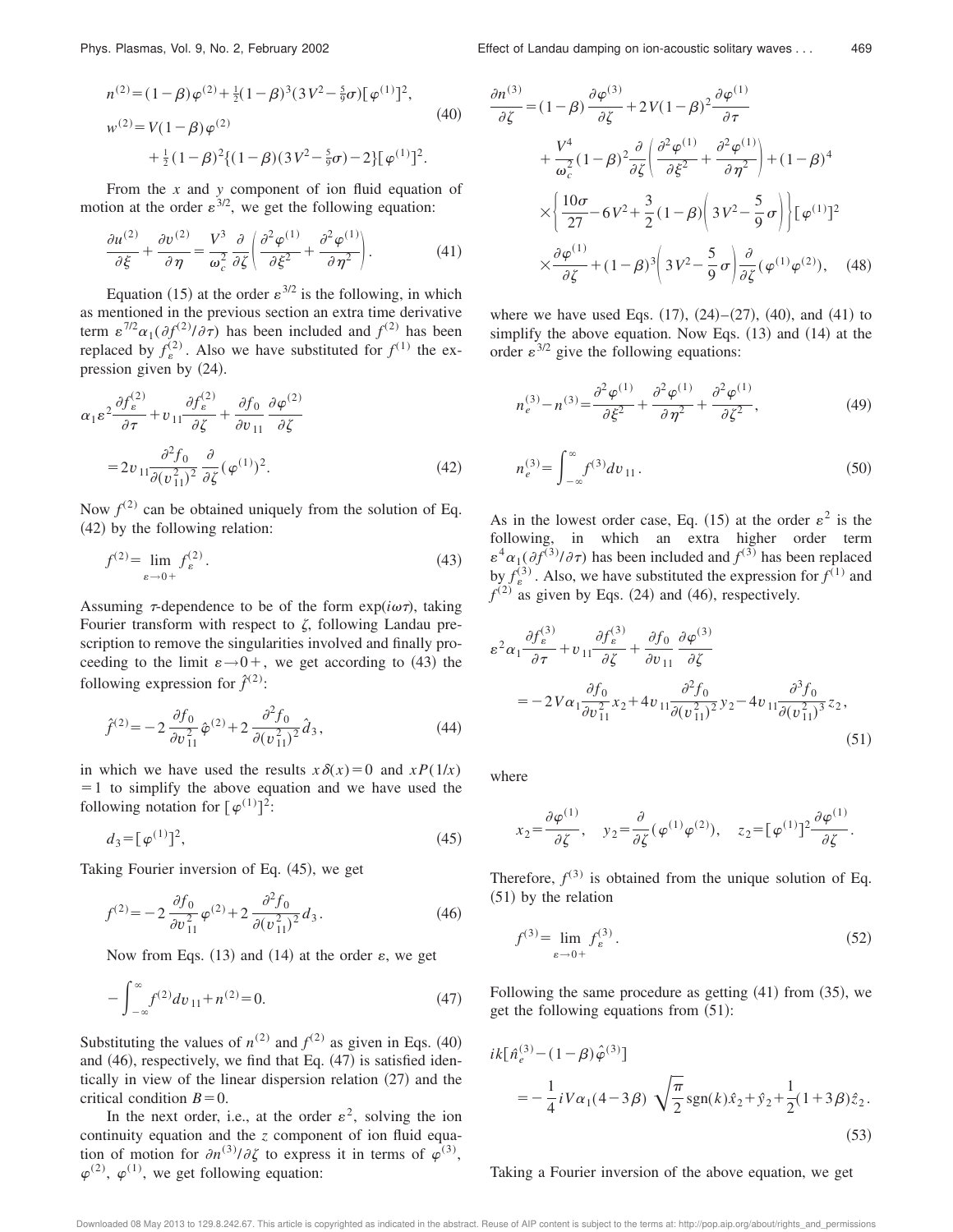$$
\frac{\partial n_e^{(3)}}{\partial \zeta} = (1 - \beta) \frac{\partial \varphi^{(3)}}{\partial \zeta} + \frac{\partial}{\partial \zeta} (\varphi^{(1)} \varphi^{(2)}) + \frac{1}{2} (1 + 3 \beta)
$$

$$
\times [\varphi^{(1)}]^2 \frac{\partial \varphi^{(1)}}{\partial \zeta} - \frac{1}{4 \sqrt{2\pi}} V \alpha_1 (4 - 3 \beta) P
$$

$$
\times \int_{-\infty}^{\infty} \frac{\partial \varphi^{(1)}}{\partial \zeta'} \frac{d\zeta'}{\zeta - \zeta'}.
$$
(54)

Eliminating  $\partial n^{(3)}/\partial \zeta$  and  $\partial n_e^{(3)}/\partial \zeta$  from Eqs. (48) and (54) with the help of Eq.  $(49)$ , we get the following evolution equation for  $\varphi^{(1)}$ , in which the term containing  $\partial \varphi^{(3)}/\partial \zeta$ disappears due to the linear dispersion relation. Also the term containing  $\partial/\partial \zeta(\varphi^{(1)}\varphi^{(2)})$  disappears due to the critical condition  $B=0$ .

$$
\frac{\partial \varphi^{(1)}}{\partial \tau} + AB' [\varphi^{(1)}]^{2} \frac{\partial \varphi^{(1)}}{\partial \zeta} + \frac{1}{2} A \frac{\partial^{2} \varphi^{(1)}}{\partial \zeta^{3}} \n+ \frac{1}{2} AD \frac{\partial}{\partial \zeta} \left( \frac{\partial^{2} \varphi^{(1)}}{\partial \xi^{2}} + \frac{\partial^{2} \varphi^{(1)}}{\partial \eta^{2}} \right) \n+ \frac{1}{2} AE \alpha_{1} P \int_{-\infty}^{\infty} \frac{\partial \varphi^{(1)}}{\partial \zeta'} \frac{d\zeta'}{\zeta - \zeta'} = 0,
$$
\n(55)

where  $A$ ,  $D$ , and  $E$  are same as in  $(44)$  and  $B'$  is given by

$$
B' = \frac{1}{2} \left\{ (1 - \beta)^4 \left[ \frac{10\sigma}{27} - 6V^2 + \frac{3}{2} (1 - \beta) \left( 3V^2 - \frac{5\sigma}{9} \right)^2 \right] - \frac{1}{2} (1 + 3\beta) \right\}.
$$
 (56)

Now if we neglect the electron to ion mass ratio, i.e., if we set  $\alpha_1=0$  in Eq. (55) then it reduces to the MKdV–ZK equation  $(14)$  of Bandyopadhyay and Das.<sup>6</sup> Now the linear dispersion relation  $(27)$  and the critical condition  $B=0$  give *V* and  $\sigma$  as a function of  $\beta$  only and these expressions of *V* and  $\sigma$  are given by

$$
V = \left\{ \frac{1}{8} (1 - \beta)^{-3} [3 - (1 - \beta)^{2}] \right\}^{1/2},
$$
  
\n
$$
\sigma = \frac{9}{40} (1 - \beta)^{-3} [1 - 3(1 - \beta)^{2}].
$$
\n(57)

Now  $\sigma \ge 0$  imposes a restriction on  $\beta$  and this gives the following inequality:

$$
0.423 \le \beta < 1,\tag{58}
$$

and under this restriction on  $\beta$ , one can easily verify that  $B' > 0$ . Consequently the coefficients *A*, *B'*, *D*, *E* of Eq.  $(55)$  are all positives.

#### **V. SOLITARY WAVE SOLUTION**

If we neglect the electron to ion mass ratio, i.e., if we set  $\alpha_1=0$  in Eqs. (37) and (55), then the above two equations reduce, respectively, to the usual KdV–ZK and MKdV–ZK equations, the solitary wave solutions of which have extensively been investigated by Bandyopadhyay and Das.<sup>6</sup> In fact, the solitary wave solution of Eqs. (37) and (55) for  $\alpha_1$  $= 0$ , propagating at an arbitrary angle  $\delta$  to the external magnetic field lying in the  $\xi\zeta$ -plane are given, respectively, by the following equations:<sup>6</sup>

$$
\varphi^{(1)} \equiv \varphi_0(z) = a \operatorname{sech}^2 pz,\tag{59}
$$

$$
\varphi^{(1)} \equiv \varphi_0(z) = \pm \bar{a} \operatorname{sech} \bar{p} z,\tag{60}
$$

where

$$
z = \xi \sin \delta + \zeta \cos \delta - U\tau,
$$
  
\n
$$
p = \sqrt{\frac{U}{4a_5}}, \quad \bar{p} = \sqrt{\frac{U}{a_5}},
$$
  
\n
$$
a = \frac{3U}{a_1}, \quad \bar{a} = \sqrt{\frac{6U}{a_2}},
$$
  
\n
$$
a_1 = AB \cos \delta, \quad a_2 = AB' \cos \delta,
$$
  
\n
$$
a_5 = \frac{1}{2}A \cos^3 \delta (1 + D \tan^2 \delta).
$$
\n(61)

Now using Eq.  $(61)$ , Eqs.  $(59)$  and  $(60)$  can be written, respectively, as follows:

$$
\varphi^{(1)} \equiv \varphi_0(z)
$$
  
\n
$$
= a \operatorname{sech}^2 \left[ \sqrt{\frac{aa_1}{12a_5}} \left( \xi \sin \delta + \zeta \cos \delta - \frac{1}{3} a_1 a \tau \right) \right], \quad (62)
$$
  
\n
$$
\varphi^{(1)} \equiv \varphi_0(z)
$$
  
\n
$$
= \pm \bar{a} \operatorname{sech} \left[ \sqrt{\frac{a_2}{62a_5}} \bar{a} \left( \xi \sin \delta + \zeta \cos \delta - \frac{1}{6} a_2 \bar{a}^2 \tau \right) \right]. \quad (63)
$$

For  $\alpha_1 \neq 0$ , we shall discuss the solitary wave solutions of Eqs.  $(37)$  and  $(55)$  separately in the following two subsections in which Sec. V A deals with the solitary wave solution of the evolution equation  $(37)$  and Sec. V B deals with the solitary wave solution of the modified evolution equation  $(55).$ 

#### **A. Solitary wave solution of the evolution equation**

In this case, following Ott and Sudan,<sup>9</sup> one can show that

$$
\frac{\partial}{\partial \tau} \int \int_{-\infty}^{\infty} \int [\varphi^{(1)}]^2 d\xi d\eta d\zeta \le 0, \qquad (64)
$$

which states that an initial perturbation in the form  $(59)$  will decay to zero. Therefore, the wave amplitude *a* is not a constant but decreases slowly with time. So following Ott and Sudan, $9$  we have introduced a new space coordinate in a frame moving with soliraty wave and normalized to its width defined by

$$
z = \sqrt{\frac{a_1}{12a_5}} \sqrt{a} \left( \xi \sin \delta + \zeta \cos \delta - \frac{1}{3} a_1 \int_0^{\tau} a d\tau \right), \quad (65)
$$

in which *a* is a slowly varying function of time. Obviously this co-ordinate varies only along the direction of propagation of the solitary wave.

Under this change of variable equation  $(37)$  assumes the following form, where we assume that  $\varphi^{(1)}$  is a function of *z*,  $\tau$  only.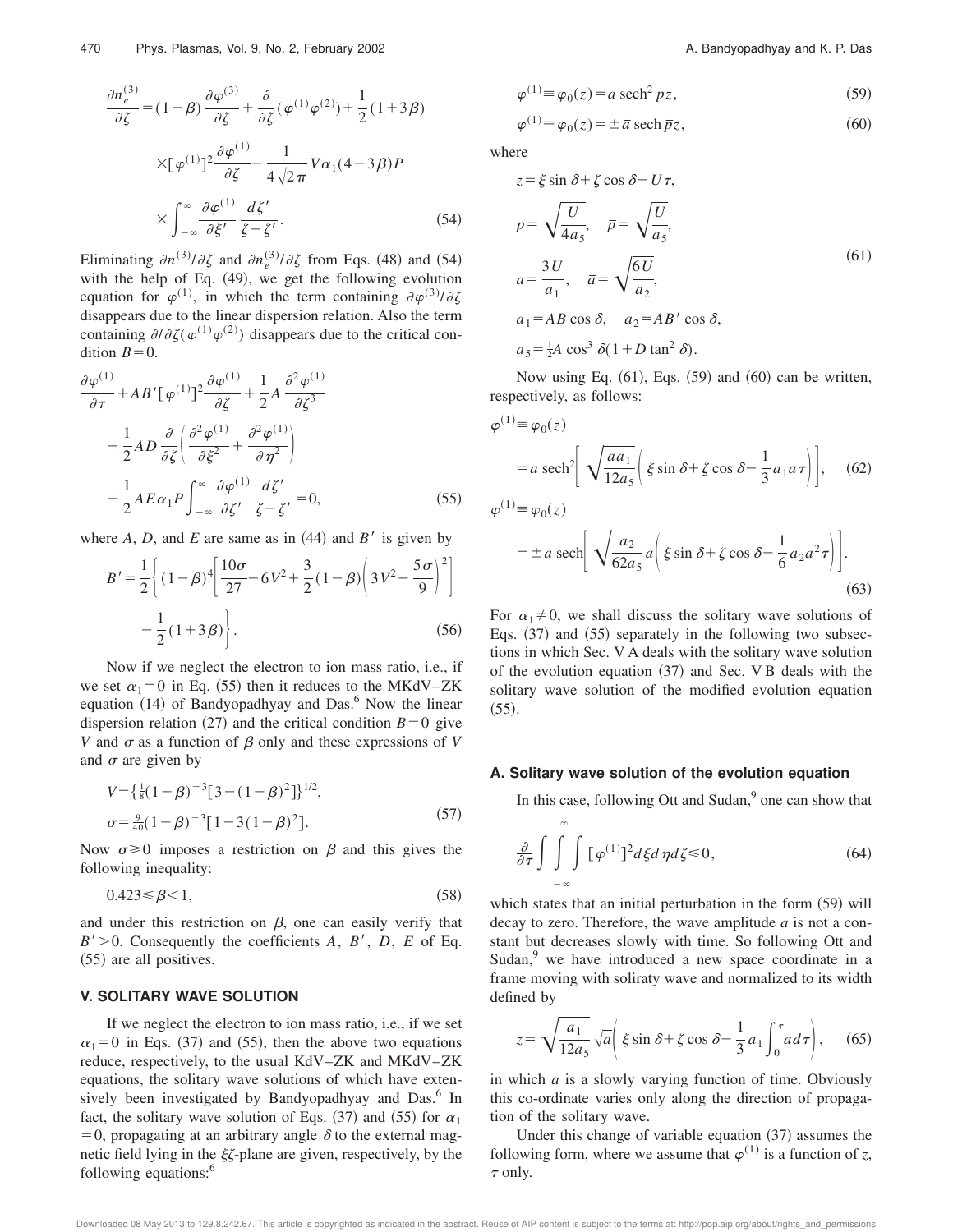$$
\frac{\partial \varphi^{(1)}}{\partial \tau} + \left[ -\frac{1}{3} a_1 p a + \frac{z}{2a} \frac{da}{d\tau} \right] \frac{\partial \varphi^{(1)}}{\partial z} + a_1 p \varphi^{(1)} \frac{\partial \varphi^{(1)}}{\partial z} \n+ p^3 a_5 \frac{\partial^3 \varphi^{(1)}}{\partial z^3} + \frac{1}{2} A E \alpha_1 p \cos \delta P \int_{-\infty}^{\infty} \frac{\partial \varphi^{(1)}}{\partial z'} \frac{dz'}{z - z'} = 0,
$$
\n(66)

where we have used the following notation:

$$
\frac{\partial \varphi^{(1)}}{\partial z'} = \frac{\partial \varphi^{(1)}}{\partial z} \quad \text{at} \ \ z = z' \, .
$$

Now to investigate the solution of Eq.  $(66)$ , we follow Ott and Sudan<sup>9</sup> and generalizing the multiple-time scale analysis with respect to  $\alpha_1$ , by setting

$$
\varphi^{(1)}(z,\tau) = q^{(0)} + \alpha_1 q^{(1)} + \alpha_1^2 q^{(2)} + \alpha_1^3 q^{(3)} + \cdots, \qquad (67)
$$

where each  $q^{(j)}$  ( $j=0,1,2,3,...$ ) are the function of  $\tau$  $=\tau_0, \tau_1, \tau_2, \dots$ . Here  $\tau_j$  is given by

$$
\tau_j = \alpha_1^j \tau, \quad j = 0, 1, 2, 3, \dots \tag{68}
$$

Substituting  $(67)$  into Eq.  $(66)$  and then equating the coefficient of different power of  $\alpha_1$  on each side of Eq. (66), we get a sequence of equations of which zeroth- and firstorder equations are, respectively, given by

$$
\rho \left[ \frac{\partial}{\partial \tau} + \frac{z}{2a} \frac{\partial a}{\partial \tau} \frac{\partial}{\partial z} \right] q^{(0)} + L \partial_z q^{(0)} = 0, \tag{69}
$$

$$
\rho \left[ \frac{\partial}{\partial \tau} + \frac{z}{2a} \frac{\partial a}{\partial \tau} \frac{\partial}{\partial z} \right] q^{(1)} + \partial_z L q^{(1)} = \rho M q^{(0)},\tag{70}
$$

where

$$
L = \frac{\partial^2}{\partial z^2} + 4\left(3\frac{q^{(0)}}{a} - 1\right), \quad \partial_z = \frac{\partial}{\partial z},
$$
  
\n
$$
\rho = 24 \sqrt{\frac{3a_5}{a_1^3}} a^{-3/2},
$$
  
\n
$$
Mq^{(0)} = -\left[\frac{\partial q^{(0)}}{\partial \tau_1} + \frac{z}{2a} \frac{\partial a}{\partial \tau_1} \frac{\partial q^{(0)}}{\partial z} + \frac{1}{2} A E p \cos \delta P \int_{-\infty}^{\infty} \frac{\partial q^{(0)}}{\partial z'} \frac{dz'}{z - z'}\right].
$$
 (71)

Now it can be easily be verified that  $q^{(0)} = a \text{ sech}^2 z$  is the soliton solution of the equation  $L\partial_z q^{(0)}=0$  and consequently  $q^{(0)} = a \text{ sech}^2 z$  will be the soliton solution of (69) if and only if

$$
\frac{\partial a}{\partial \tau} = 0. \tag{72}
$$

Using  $(72)$ , we can write Eq.  $(70)$  as follows:

$$
\rho \frac{\partial q^{(1)}}{\partial \tau} + \partial_z L q^{(1)} = \rho M q^{(0)}.
$$
 (73)

Now for the solution of Eq.  $(73)$  to exist, its right-hand must be perpendicular to the kernal of the operator adjoint to



FIG. 2. The amplitude of the KdV-solitons is plotted against  $\tau$  for different values of  $\delta$ .

the operator  $\partial_z L$ ; this kernel which must tend to zero as |z|  $\rightarrow \infty$  is sech<sup>2</sup> z. Thus we get the following equation:

$$
\int_{-\infty}^{\infty} (\operatorname{sech}^{2} z) M q^{(0)} dz = 0.
$$
 (74)

The above equation gives the following differential equation for the solitary wave amplitude *a*:

$$
\frac{\partial a}{\partial \tau_1} + \frac{1}{2} AE \cos \delta \sqrt{\frac{B}{6(\cos^2 \delta + D \sin^2 \delta)}} a^{3/2} P
$$
  
 
$$
\times \int_{-\infty}^{\infty} \int \mathrm{sech}^2 z \frac{\partial}{\partial z'} (\mathrm{sech}^2 z') \frac{dz' dz}{z - z'} = 0.
$$
 (75)

Solving Eq.  $(75)$ , we get

$$
a = a_0 \left( 1 + \frac{\tau}{\tau'} \right)^{-2},\tag{76}
$$

where  $a_0$  is the initial value of  $a$ , i.e., the value of  $a$  when  $\tau=0$  and  $\tau'$  is given by the following equation:

$$
\tau' = \left[\frac{1}{4}AE\cos\delta\sqrt{\frac{Ba_0}{6(\cos^2\delta + D\sin^2\delta)}}\alpha_1P\right]
$$

$$
\times \int_{-\infty}^{\infty} \mathrm{sech}^2 z \frac{\partial}{\partial z'}(\mathrm{sech}^2 z') \frac{dz'dz}{z-z'}\right]^{-1}.
$$
 (77)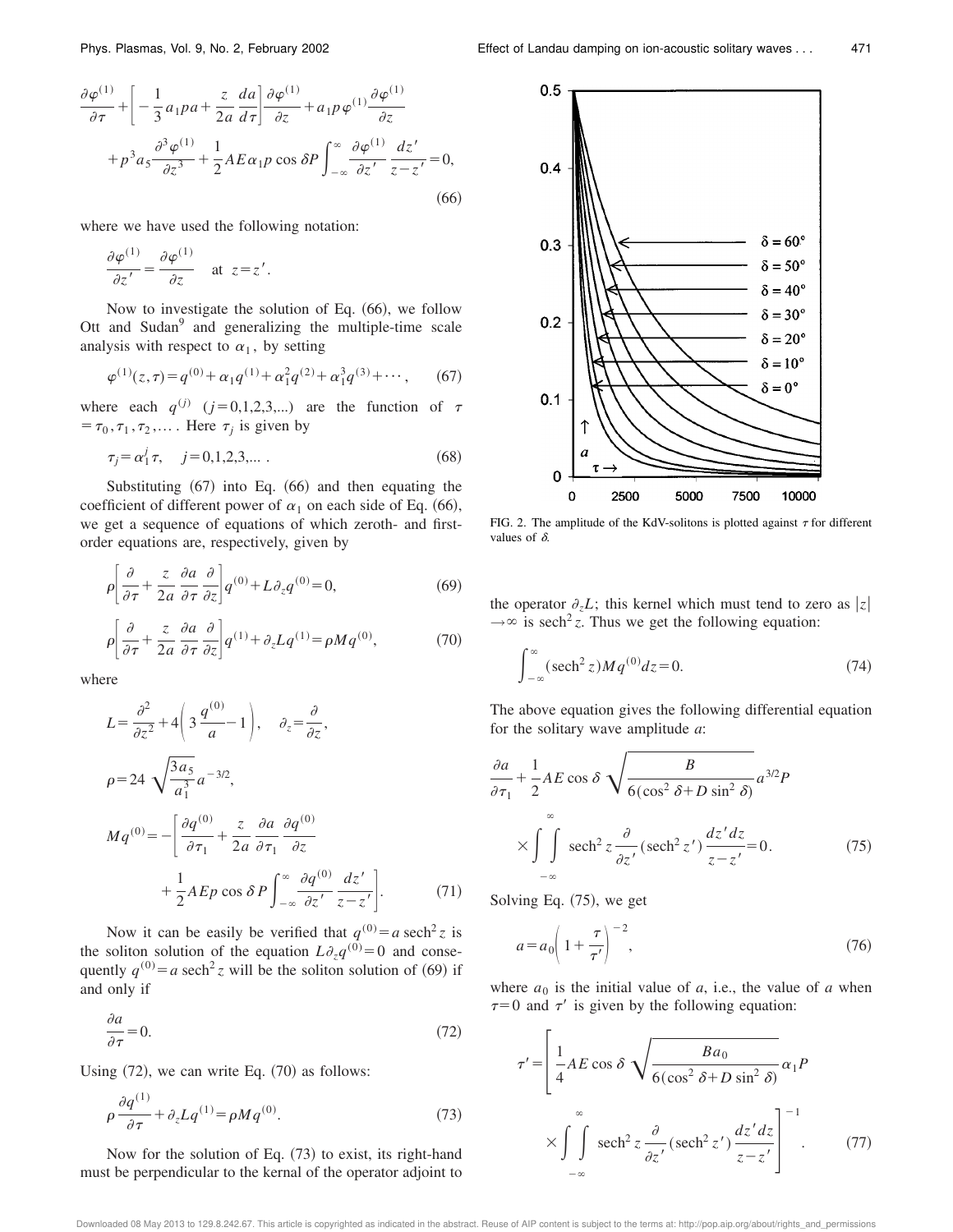

FIG. 3. The amplitude of the kdV-solitons is plotted against  $\tau$  for different values of  $\beta$ .

In Fig. 2, the amplitude *a* of the solitary wave is plotted against  $\tau$  for different values of  $\delta$  with  $\sigma$ =0.0001,  $\beta$ =0.3,  $a_0$ =0.5, and  $\omega_c$ =0.2. This graph shows that for any fixed value of  $\delta$ , the amplitude of the solitary wave decreases. Again from this graph we find for any value of  $\tau$ , the amplitude of the solitary wave increases with  $\delta$ . In Fig. 3, the amplitude of the solitary wave is plotted against  $\tau$  for different values of  $\beta$  with  $\sigma$ =0.0001,  $a_0$ =0.5,  $\omega_c$ =0.2, and  $\delta$  $=25^{\circ}$ . This graph shows that the amplitude of the solitary wave decreases with  $\tau$  for any fixed value  $\beta$  and for any fixed value of  $\tau$ , the amplitude increases with  $\beta$ .

## **B. Solitary wave solution of the modified evolution equation**

In this case also it can easily be verified that the inequality  $(64)$  holds and, consequently, the wave amplitude  $\bar{a}$  is no longer a constant but decreases slowly with time. Therefore, according to the solitary structure as given in Eq.  $(63)$ , we have introduced a new space coordinate in a frame moving with solitary wave and normalized to its width defined by

$$
z = \overline{a} \sqrt{\frac{a_2}{6a_5}} \left( \xi \sin \delta + \zeta \cos \delta - \frac{1}{6} a_2 \int_0^{\tau} \overline{a}^2 d\tau \right), \qquad (78)
$$

in which  $\bar{a}$  is a slowly varying function of time. Obviously this coordinate *z* varies only along the direction of propagating of the solitary wave.

Under the above change of variables and assuming that  $\varphi^{(1)}$  is a function of *z*,  $\tau$  only, Eq. (55) assumes the following form:



FIG. 4. The amplitude of the MKdV-solitons is plotted against  $\tau$  for different values of  $\delta$ .

$$
\frac{\partial \varphi^{(1)}}{\partial \tau} + \left[ -\frac{1}{6} \overline{p} a_2 \overline{a}^2 + \frac{z}{\overline{a}} \frac{d\overline{a}}{d\tau} \right] \frac{\partial \varphi^{(1)}}{\partial z} + a_2 \overline{p} [\varphi^{(1)}] ^2 \frac{\partial \varphi^{(1)}}{\partial z} \n+ \overline{p}^3 a_5 \frac{\partial^3 \varphi^{(1)}}{\partial z^3} + \frac{1}{2} A E \alpha_1 \overline{p} \cos \delta P \int_{-\infty}^{\infty} \frac{\partial \varphi^{(1)}}{\partial z'} \frac{dz'}{z - z'} = 0,
$$
\n(79)



FIG. 5. The amplitude of the MKdV-solitons is plotted against  $\tau$  for different values of  $\beta$ .